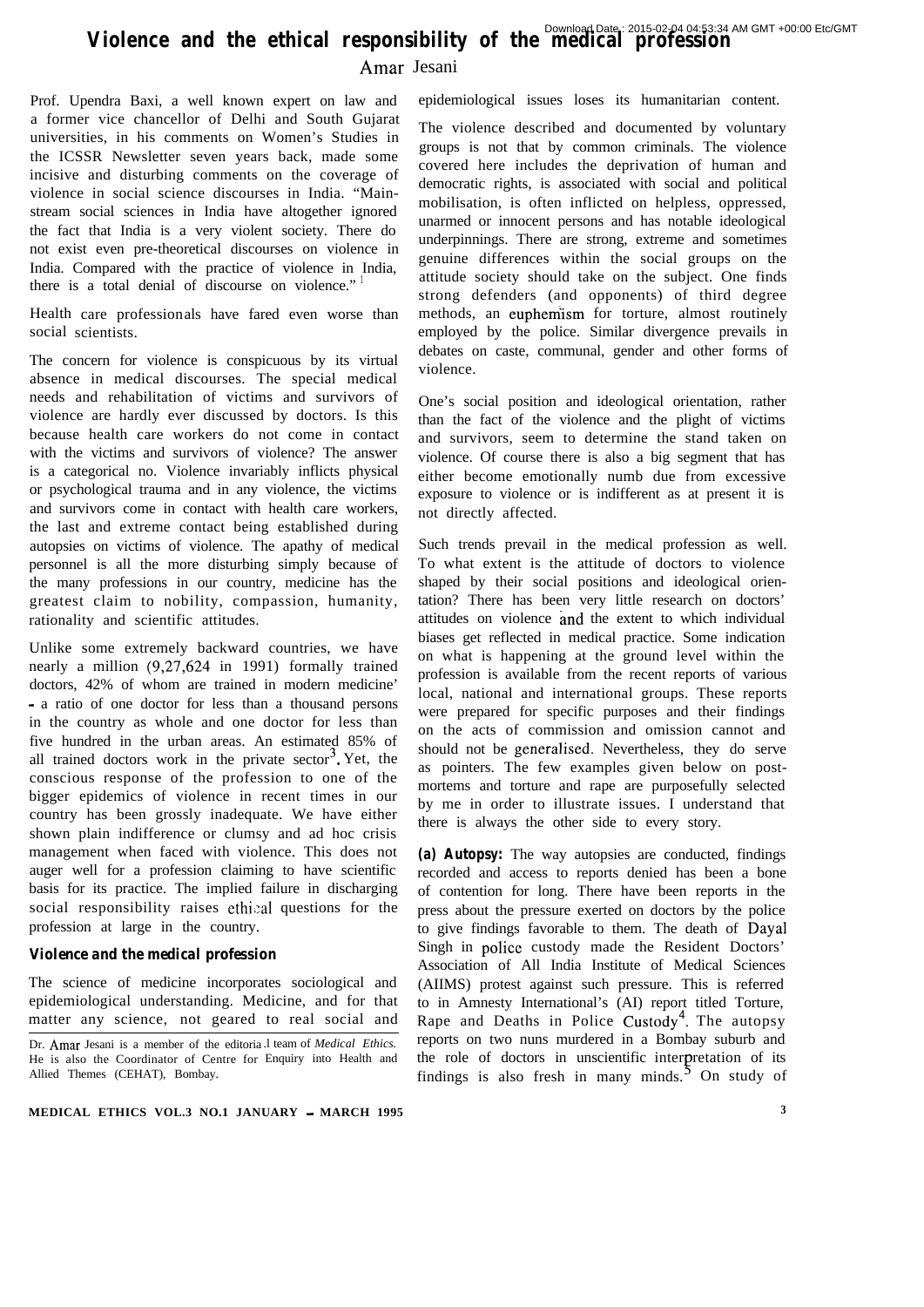autopsy reports on victims dying in police custody and on so-called deaths during 'encounters' in the past few years, I found several disturbing issues which have grave implications on the unethical behavior of doctors conducting autopsies:

- (1) Autopsies are generally conducted by police surgeons in police hospitals to which lay people and other doctors have no access. An independent medical audit of work being done there is unheard of. This situation is neither conducive to good science nor to ethics.
- (2) A study of autopsy reports (no such study is available, hence the need for it) of victims of violence would probably show incomplete and unscientific documentation. The Supreme Court had to order, in 1989, that all postmortem examinations held at AIIMS be standardised. On making inquiries I learn that this Court order has remained inadequately implemented.

There is a crying need to adopt (with suitable modifications) the United Nations' manual on the effective prevention and investigation of extralegal, arbitrary and summary executions.! Such routine, standardised and scientific investigation by the medical profession would go a long way in checking arbitrary killings and in upholding medical impartiality and neutrality'

(3) There is also need to make the whole process more accessible to other doctors and the public. The profession could allow a doctor appointed by the relatives of the deceased to remain present at autopsy. They should make the official report available to the family doctor and the patient's relatives. This is an issue on which the profession can easily assert its authority.

**(b) Torture and rape:** There have been numerous official denials that the so-called third degree methods of interrogation or torture are practiced by our police and security personnel. The evidence accumulated so far does not support such a claim. Some of the retired police officers, reared in the old school of correct policing, have publicly criticised the 'new methods of policing' which condone the use of torture, illegal detention and tampering with records and in worst cases even condone execution of hard core criminals by police officers<sup>7</sup>.

AI's report (1992) cites 13 cases of custody deaths due to torture in the period 1985-89 in Maharashtra. A Bombay newspaper reported a study by the prestigious Karve Institute of Social Work, Pune giving the toll of custody deaths in Maharashtra in 1980-89 as  $155^8$ . On inquiry I find that of these 155 deaths, 102 had taken place in the five year period 1985-89 for which AI had reported only 13. On analysing the causes of the 155 custody deaths, I find that only 9.7% (15) were admitted as due to police

action, 44.5% (69) were attributed to suicide or acts of the Download Date : 2015-02-04 04:53:34 AM GMT +00:00 Etc/GMTaccused,  $7\%$  (11) to acts of the public,  $22.6\%$  (35) to disease and illness. 13.6% (21) were termed natural deaths and in 2.6% (4) the cause was not known or record not available. I was astonished to learn some of specific causes listed: alcohol consumption (9 cases), hanging (45), jumped in well (3), jumped under the train (2), jumped under the awtorickshaw (3), jumped under the bus  $(1)$ , fell from the cot  $(1)$ , skin disease  $(1)$ , giddiness  $(1)$ , unconsciousness (1) and so on. Given the norm that every death in custody ought to be investigated- and proper autopsy done, such causes are not only incomprehensible but also lead to suspicion about a larger proportion of deaths due to torture.

In an investigation of death in police custody in Bombay, I, along with two journalists and a lawyer, found that the young victim accused of petty theft was in the course of interrogation brought to the hospital in a serious condition with, as per hospital records, inflicted injuries on his wrists and thighs typical of torture, bloody vomiting, pain in the region around kidney etc. He was given some treatment and asked to go back to his cell by the doctor. It was also found that the doctor had taken case history and examined'his patient in the presence of the police officer who had accompanied the victim.

The doctor did not consider the presence of the police as violating the doctor-patient relationship. He insisted that he did not suspect torture as the victim never reported it to him. The victim died in his cell.

Similar findings were made by us in an investigation of a victim of gang rape wherein, inspite of the visible signs of injuries around the vagina, which could make any medical person suspect rape, the male doctor turned away the patient after treating her injuries simply because the woman could not tell him that she was raped'. The woman had reported rape to the nurse on duty but could not communicate this to the male doctor.

In another case of custodial gang rape and torture of a tribal woman by police in Gujarat, the commission of inquiry constituted by the Supreme Court found that two doctors at the government hospital were guilty of shielding the policemen and issuing a false certificate  $10$ .

These examples only represent the tip of the iceberg. Doctors who come in contact with survivors and victims of violence are not always conscious accomplices in ignoring or covering up the cases. I have been given the following reasons for non-reporting and conspicuous silence by medical doctors on torture and rape:

(1) A section of doctors involved are plainly ignorant about this aspect of medical work. If it is true that it never occurs to a doctor that a policeman should not be allowed to remain present during the doctor-patient interaction, or that certain signs and

 $\ddot{\phantom{1}}$